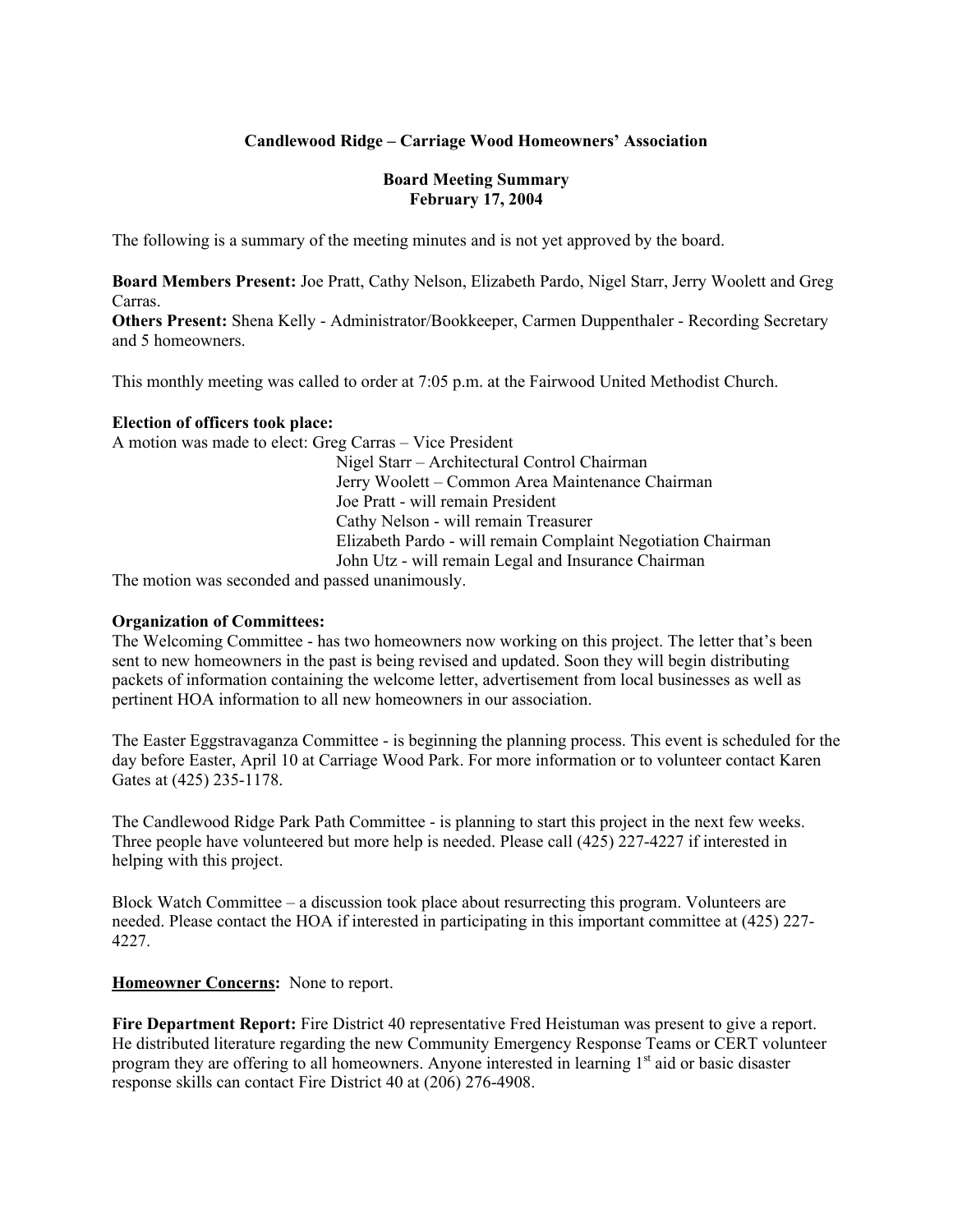**Police Report:** No report this month.

**Old Business:** Delinquent dues collection process - the Treasurer and Admin. Bookkeeper met with the new collection agency and are ready to move forward using them when necessary to collect late dues payments. A motion was made to modify the delinquent dues collection policy and to use a collection agency when necessary. The motion passed.

The new computer system for the Administrator/Bookkeeper is not in this year's budget and will be postponed until a later date.

New Business: A discussion took place regarding the upkeep of the Qwest utility box at the 151<sup>st</sup> CW entrance. A board member offered to paint over the graffiti on the fence surrounding it and Canber will be asked to clean out the debris and include this area during regular maintenance clean up.

A Fairwood Greens homeowner contacted the President about several trees at the edge of CR Park that meet up with their property that are of concern. A discussion took place of reviewing property lines and contacting tree service companies to get bids for possibly removing the trees if necessary.

A discussion took place about the record retention policy and how long it is necessary to keep boardmeeting records. The Fairwood Greens HOA has a new policy that will be reviewed and possibly adopted as our own.

**Legal and Insurance Report:** No report this month**.**

**Common Areas:** The President stated that we plan to do one or two improvement projects this year based on funds available in the capital improvement fund. The Candlewood Ridge Park path is first on the list of improvements followed by a second play toy for Carriage Wood Park. One homeowner has volunteered to help with the Common Area Committee and anyone else interested is encouraged to contact the HOA.

**Architectural Report:** The new ACC chairman is planning to meet with the previous chairman and will begin taking over the Architectural Control responsibilities. One homeowner volunteered to help with the ACC committee.

**Complaints:** The chairperson reviewed the complaint process. The President stated that we need to work on the troubled areas of our neighborhood and get them cleaned up for the betterment of all homeowners.

It was said that several homeowners have complained about two homes that are side by side in CR that have several abandoned vehicles parked on the street as well as an old truck full of garbage parked in a driveway. A discussion followed on how to best handle the situation.

**Treasurer's Report:** The January budget comparison was presented and briefly discussed. Just typical expenses for the month of January and dues income are coming in.

A motion was made to approve the January minutes. It was seconded and passed.

**Special Topics:** Web and Email address: Email - crcwhoa@hotmail.com Web - www.geocities.com/crcwhoa